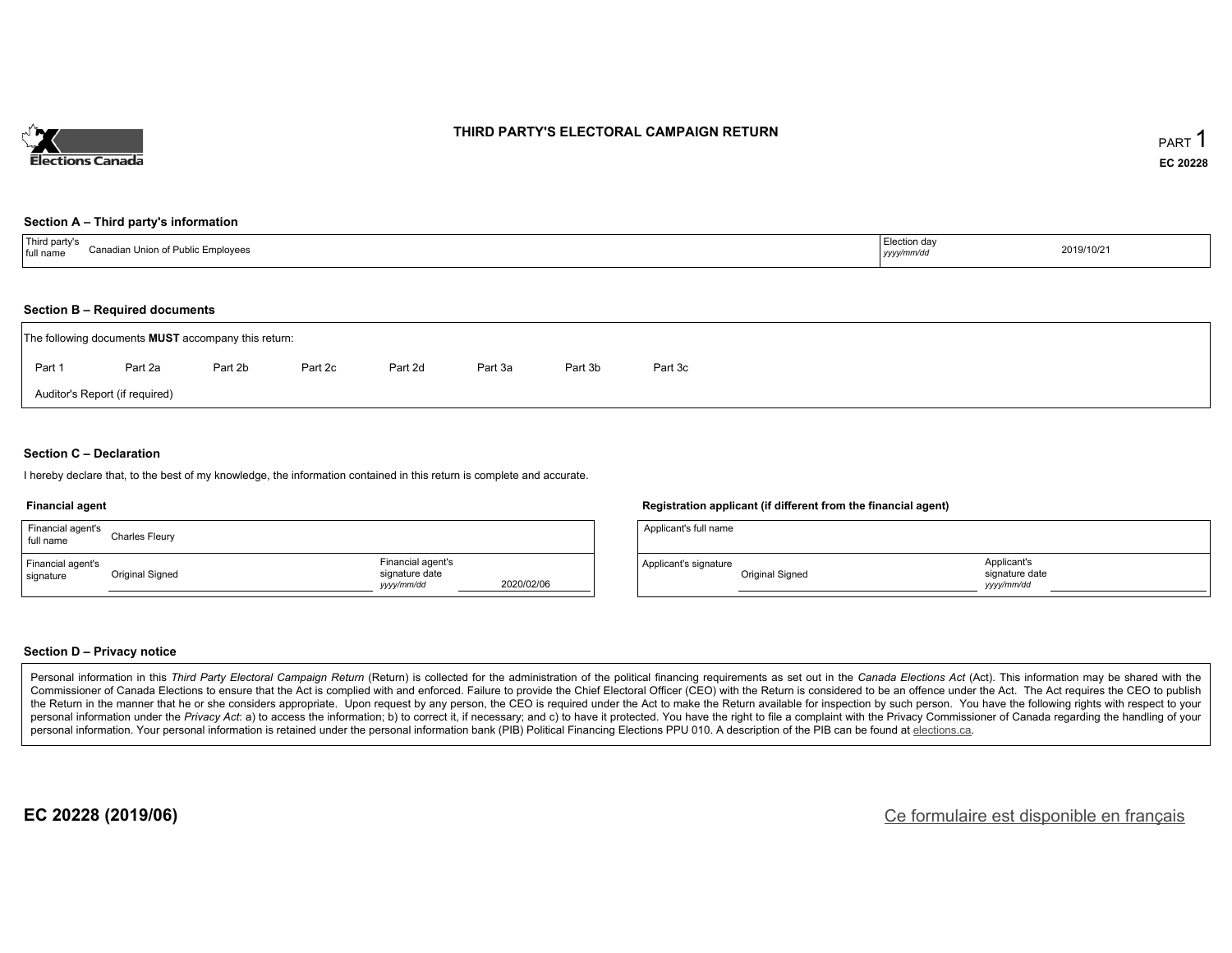

### **THIRD PARTY'S ELECTORAL CAMPAIGN RETURN HIRD PARTY'S ELECTORAL CAMPAIGN RETURN<br>Statement of monetary contributions received PART 2a PART 2a**

**EC 20228**

| No. | Full name | <b>Street</b><br>no. | <b>Street</b> | Apt. | City | Prov./<br>Terr. | Postal<br>code | Date<br>received                                                                    | Individual | <b>Business /</b><br>Commercial<br>organization | Government | Trade union | Corporation<br>without share<br>capital | Unincorporated<br>organization or<br>association |
|-----|-----------|----------------------|---------------|------|------|-----------------|----------------|-------------------------------------------------------------------------------------|------------|-------------------------------------------------|------------|-------------|-----------------------------------------|--------------------------------------------------|
|     |           |                      |               |      |      |                 |                | yyyy/mm/dd                                                                          | \$         | \$                                              | \$         | \$          | \$                                      | \$                                               |
|     |           |                      |               |      |      |                 |                |                                                                                     |            |                                                 |            |             |                                         |                                                  |
|     |           |                      |               |      |      |                 |                |                                                                                     |            |                                                 |            |             |                                         |                                                  |
|     |           |                      |               |      |      |                 |                |                                                                                     |            |                                                 |            |             |                                         |                                                  |
|     |           |                      |               |      |      |                 |                |                                                                                     |            |                                                 |            |             |                                         |                                                  |
|     |           |                      |               |      |      |                 |                |                                                                                     |            |                                                 |            |             |                                         |                                                  |
|     |           |                      |               |      |      |                 |                |                                                                                     |            |                                                 |            |             |                                         |                                                  |
|     |           |                      |               |      |      |                 |                |                                                                                     |            |                                                 |            |             |                                         |                                                  |
|     |           |                      |               |      |      |                 |                |                                                                                     |            |                                                 |            |             |                                         |                                                  |
|     |           |                      |               |      |      |                 |                |                                                                                     |            |                                                 |            |             |                                         |                                                  |
|     |           |                      |               |      |      |                 |                |                                                                                     |            |                                                 |            |             |                                         |                                                  |
|     |           |                      |               |      |      |                 |                |                                                                                     |            |                                                 |            |             |                                         |                                                  |
|     |           |                      |               |      |      |                 |                |                                                                                     |            |                                                 |            |             |                                         |                                                  |
|     |           |                      |               |      |      |                 |                |                                                                                     |            |                                                 |            |             |                                         |                                                  |
|     |           |                      |               |      |      |                 |                |                                                                                     |            |                                                 |            |             |                                         |                                                  |
|     |           |                      |               |      |      |                 |                | Totals carried forward from previous page \$                                        |            |                                                 |            |             |                                         |                                                  |
|     |           |                      |               |      |      |                 |                | Total amount of monetary contributions by contributors who gave over \$200 (A)      |            |                                                 |            |             |                                         |                                                  |
|     |           |                      |               |      |      |                 |                | Number of contributors who gave over \$200                                          |            |                                                 |            |             |                                         |                                                  |
|     |           |                      |               |      |      |                 |                | Total amount of monetary contributions by contributors who gave \$200 or less $(B)$ |            |                                                 |            |             |                                         |                                                  |
|     |           |                      |               |      |      |                 |                | Number of contributors who gave \$200 or less                                       |            |                                                 |            |             |                                         |                                                  |
|     |           |                      |               |      |      |                 |                | Total amount of all monetary contributions (A+B)                                    |            |                                                 |            |             |                                         |                                                  |
|     |           |                      |               |      |      |                 |                | Number of contributors who gave monetary contributions                              |            |                                                 |            |             |                                         |                                                  |

| <sup>1</sup> Third<br>! part∖ | `on:<br>mployees<br>uolle | ntion da∿<br>,,,,, | 2019/10/2 | Page |  | $\cdot$ |  |
|-------------------------------|---------------------------|--------------------|-----------|------|--|---------|--|
|-------------------------------|---------------------------|--------------------|-----------|------|--|---------|--|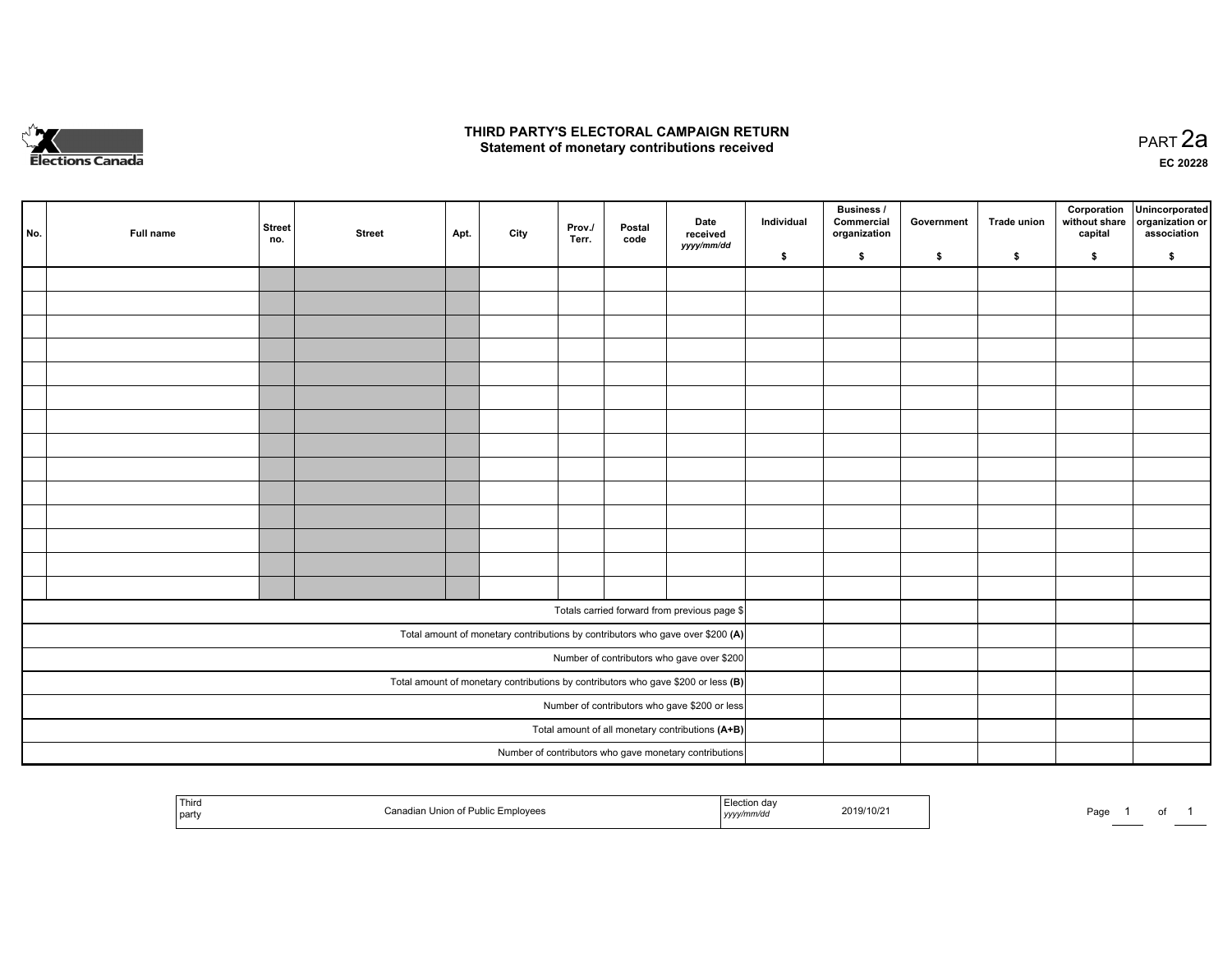

## **THIRD PARTY'S ELECTORAL CAMPAIGN RETURN**  THIRD PARTY'S ELECTORAL CAMPAIGN RETURN<br>Statement of non-monetary contributions received

of 1

| No.                                                                                     | Full name | <b>Street</b><br>no. | <b>Street</b> | Apt. | City | Prov./<br>Terr. | Postal<br>code | Date<br>received<br>yyyy/mm/dd                                                     | Individual | <b>Business /</b><br>Commercial<br>organization | Government | Trade union | Corporation<br>without share<br>capital | Unincorporated<br>organization or<br>association |
|-----------------------------------------------------------------------------------------|-----------|----------------------|---------------|------|------|-----------------|----------------|------------------------------------------------------------------------------------|------------|-------------------------------------------------|------------|-------------|-----------------------------------------|--------------------------------------------------|
|                                                                                         |           |                      |               |      |      |                 |                |                                                                                    | \$         | \$                                              | \$         | \$          | \$                                      | \$                                               |
|                                                                                         |           |                      |               |      |      |                 |                |                                                                                    |            |                                                 |            |             |                                         |                                                  |
|                                                                                         |           |                      |               |      |      |                 |                |                                                                                    |            |                                                 |            |             |                                         |                                                  |
|                                                                                         |           |                      |               |      |      |                 |                |                                                                                    |            |                                                 |            |             |                                         |                                                  |
|                                                                                         |           |                      |               |      |      |                 |                |                                                                                    |            |                                                 |            |             |                                         |                                                  |
|                                                                                         |           |                      |               |      |      |                 |                |                                                                                    |            |                                                 |            |             |                                         |                                                  |
|                                                                                         |           |                      |               |      |      |                 |                |                                                                                    |            |                                                 |            |             |                                         |                                                  |
|                                                                                         |           |                      |               |      |      |                 |                |                                                                                    |            |                                                 |            |             |                                         |                                                  |
|                                                                                         |           |                      |               |      |      |                 |                |                                                                                    |            |                                                 |            |             |                                         |                                                  |
|                                                                                         |           |                      |               |      |      |                 |                |                                                                                    |            |                                                 |            |             |                                         |                                                  |
|                                                                                         |           |                      |               |      |      |                 |                |                                                                                    |            |                                                 |            |             |                                         |                                                  |
|                                                                                         |           |                      |               |      |      |                 |                |                                                                                    |            |                                                 |            |             |                                         |                                                  |
|                                                                                         |           |                      |               |      |      |                 |                |                                                                                    |            |                                                 |            |             |                                         |                                                  |
|                                                                                         |           |                      |               |      |      |                 |                |                                                                                    |            |                                                 |            |             |                                         |                                                  |
|                                                                                         |           |                      |               |      |      |                 |                |                                                                                    |            |                                                 |            |             |                                         |                                                  |
|                                                                                         |           |                      |               |      |      |                 |                |                                                                                    |            |                                                 |            |             |                                         |                                                  |
|                                                                                         |           |                      |               |      |      |                 |                | Totals carried forward from previous page \$                                       |            |                                                 |            |             |                                         |                                                  |
|                                                                                         |           |                      |               |      |      |                 |                | Total amount of non-monetary contributions by contributors who gave over \$200 (A) |            |                                                 |            |             |                                         |                                                  |
| Number of contributors who gave over \$200                                              |           |                      |               |      |      |                 |                |                                                                                    |            |                                                 |            |             |                                         |                                                  |
| Total amount of non-monetary contributions by contributors who gave \$200 or less $(B)$ |           |                      |               |      |      |                 |                |                                                                                    |            |                                                 |            |             |                                         |                                                  |
| Number of contributors who gave \$200 or less                                           |           |                      |               |      |      |                 |                |                                                                                    |            |                                                 |            |             |                                         |                                                  |
| Total amount of all non-monetary contributions (A+B)                                    |           |                      |               |      |      |                 |                |                                                                                    |            |                                                 |            |             |                                         |                                                  |
|                                                                                         |           |                      |               |      |      |                 |                | Number of contributors who gave non-monetary contributions                         |            |                                                 |            |             |                                         |                                                  |
|                                                                                         |           |                      |               |      |      |                 |                |                                                                                    |            |                                                 |            |             |                                         |                                                  |

| ' Thira<br>  part | Canadian Union of Public Employees | ⊟lection dav<br>w/mm/a.<br>yyyyır | 2019/10/21 | Pagu |  |
|-------------------|------------------------------------|-----------------------------------|------------|------|--|
|-------------------|------------------------------------|-----------------------------------|------------|------|--|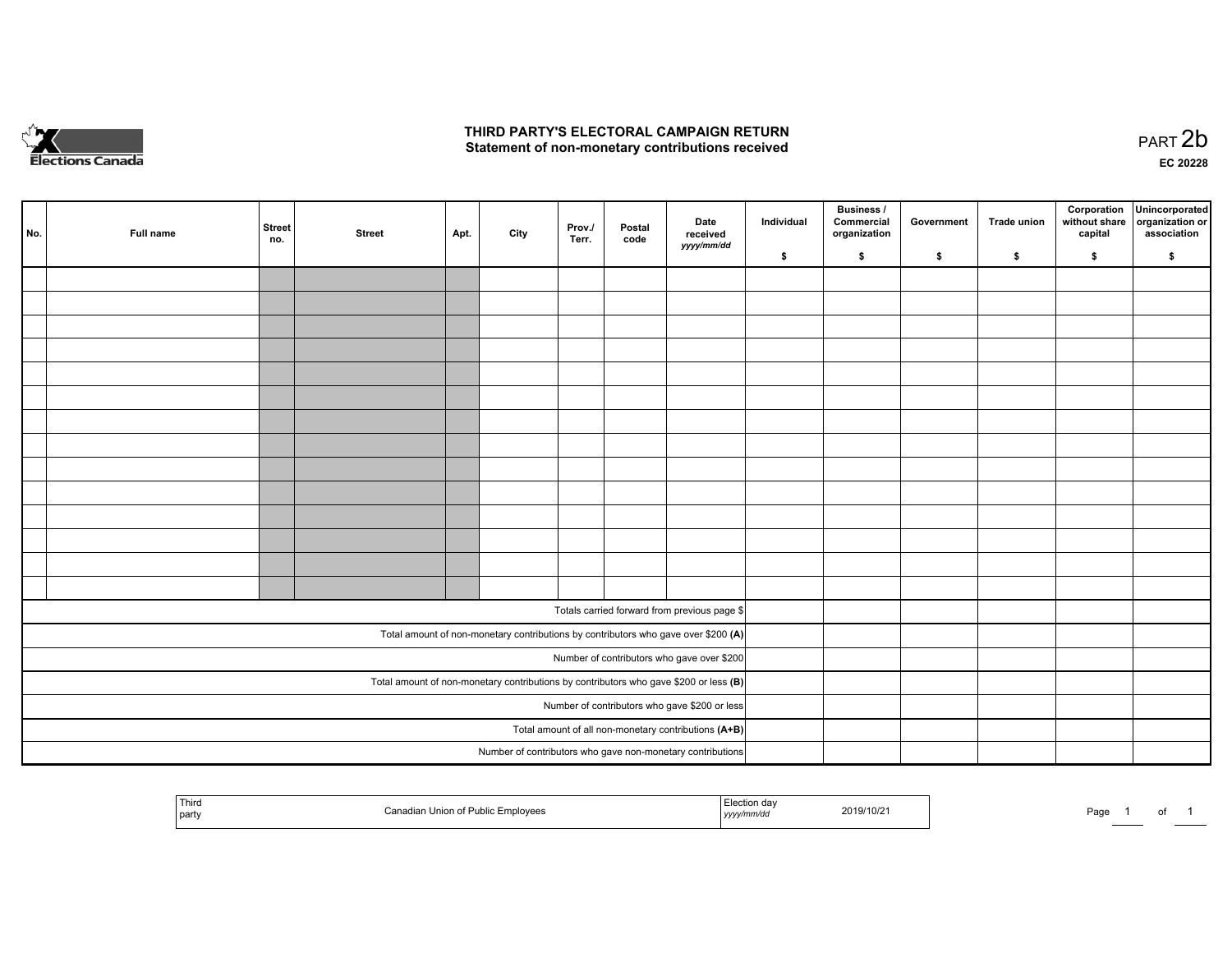

## **THIRD PARTY'S ELECTORAL CAMPAIGN RETURN STATE:** PRACT OF OPPRESS TO PART 2C STATE STATE STATE STATE STATE STATE STATE STATE STATE STATE STATE STATE STA<br>PART 2C Statement of operating loans received

**EC 20228**

|                                                                 | No. | Full name | <b>Street</b><br>no. | <b>Street</b> | Apt. | City | Prov./<br>Terr. | Postal<br>code | Date<br>received                                             | Individual | <b>Business /</b><br>Commercial<br>organization | Government | <b>Trade union</b> | Corporation<br>capital | Unincorporated<br>without share   organization or<br>association |
|-----------------------------------------------------------------|-----|-----------|----------------------|---------------|------|------|-----------------|----------------|--------------------------------------------------------------|------------|-------------------------------------------------|------------|--------------------|------------------------|------------------------------------------------------------------|
|                                                                 |     |           |                      |               |      |      |                 |                | yyyy/mm/dd                                                   | \$         | \$                                              | \$         | \$                 | \$                     | \$                                                               |
|                                                                 |     |           |                      |               |      |      |                 |                |                                                              |            |                                                 |            |                    |                        |                                                                  |
|                                                                 |     |           |                      |               |      |      |                 |                |                                                              |            |                                                 |            |                    |                        |                                                                  |
|                                                                 |     |           |                      |               |      |      |                 |                |                                                              |            |                                                 |            |                    |                        |                                                                  |
|                                                                 |     |           |                      |               |      |      |                 |                |                                                              |            |                                                 |            |                    |                        |                                                                  |
|                                                                 |     |           |                      |               |      |      |                 |                |                                                              |            |                                                 |            |                    |                        |                                                                  |
|                                                                 |     |           |                      |               |      |      |                 |                |                                                              |            |                                                 |            |                    |                        |                                                                  |
|                                                                 |     |           |                      |               |      |      |                 |                |                                                              |            |                                                 |            |                    |                        |                                                                  |
|                                                                 |     |           |                      |               |      |      |                 |                |                                                              |            |                                                 |            |                    |                        |                                                                  |
|                                                                 |     |           |                      |               |      |      |                 |                |                                                              |            |                                                 |            |                    |                        |                                                                  |
|                                                                 |     |           |                      |               |      |      |                 |                |                                                              |            |                                                 |            |                    |                        |                                                                  |
|                                                                 |     |           |                      |               |      |      |                 |                |                                                              |            |                                                 |            |                    |                        |                                                                  |
|                                                                 |     |           |                      |               |      |      |                 |                |                                                              |            |                                                 |            |                    |                        |                                                                  |
|                                                                 |     |           |                      |               |      |      |                 |                |                                                              |            |                                                 |            |                    |                        |                                                                  |
|                                                                 |     |           |                      |               |      |      |                 |                |                                                              |            |                                                 |            |                    |                        |                                                                  |
|                                                                 |     |           |                      |               |      |      |                 |                | Totals carried forward from previous page \$                 |            |                                                 |            |                    |                        |                                                                  |
|                                                                 |     |           |                      |               |      |      |                 |                | Total amount of loans by lenders who provided over \$200 (A) |            |                                                 |            |                    |                        |                                                                  |
|                                                                 |     |           |                      |               |      |      |                 |                | Number of lenders who provided over \$200                    |            |                                                 |            |                    |                        |                                                                  |
| Total amount of loans by lenders who provided \$200 or less (B) |     |           |                      |               |      |      |                 |                |                                                              |            |                                                 |            |                    |                        |                                                                  |
| Number of lenders who provided \$200 or less                    |     |           |                      |               |      |      |                 |                |                                                              |            |                                                 |            |                    |                        |                                                                  |
| Total amount of all loans (A+B)                                 |     |           |                      |               |      |      |                 |                |                                                              |            |                                                 |            |                    |                        |                                                                  |
|                                                                 |     |           |                      |               |      |      |                 |                | Number of all lenders who provided loans                     |            |                                                 |            |                    |                        |                                                                  |

| Third<br>Public Emplovees<br>Union of Pu<br>  part<br>. | 2019/10/2 <sup>-</sup><br>,,,,, | Page |
|---------------------------------------------------------|---------------------------------|------|
|---------------------------------------------------------|---------------------------------|------|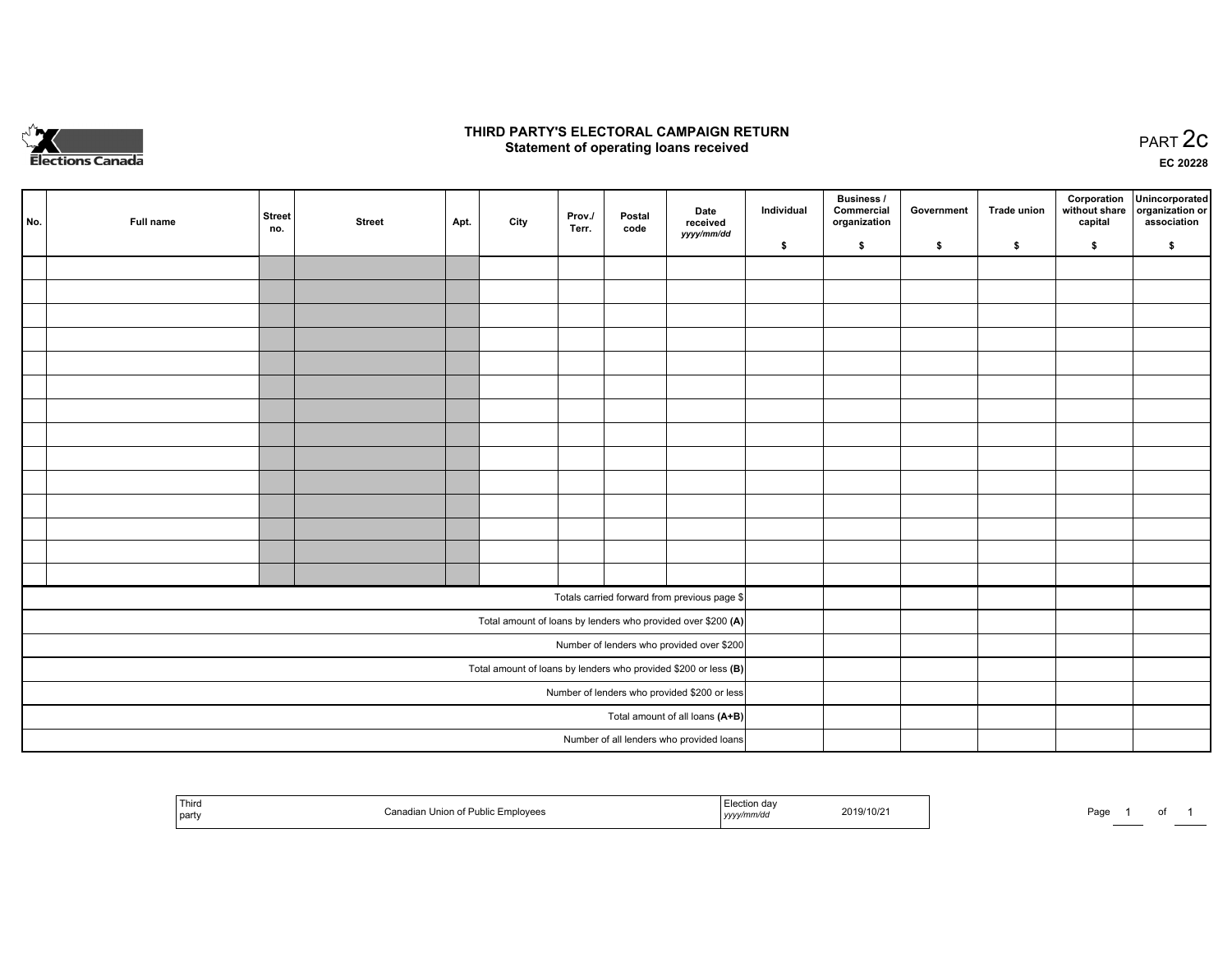

## **THIRD PARTY'S ELECTORAL CAMPAIGN RETURN S** ELECTORAL CAMPAIGN RETURN<br>Summary of inflows PART 2d

| No.   | Type of contributor / lender                    | <b>Monetary</b><br>contributions<br>(Part 2a)<br>\$ | Non-monetary<br>contributions<br>(Part 2b)<br>\$ | Loans<br>(Part 2c)<br>\$ | <b>Total</b><br>\$ | Number of<br>contributors and<br>lenders |
|-------|-------------------------------------------------|-----------------------------------------------------|--------------------------------------------------|--------------------------|--------------------|------------------------------------------|
|       |                                                 |                                                     |                                                  |                          |                    |                                          |
| 1.    | Individuals                                     |                                                     |                                                  |                          |                    |                                          |
|       | 2. Businesses / Commercial organizations        |                                                     |                                                  |                          |                    |                                          |
|       | 3. Governments                                  |                                                     |                                                  |                          |                    |                                          |
| 4.    | Trade unions                                    |                                                     |                                                  |                          |                    |                                          |
| 5.    | Corporations without share capital              |                                                     |                                                  |                          |                    |                                          |
|       | 6. Unincorporated organizations or associations |                                                     |                                                  |                          |                    |                                          |
| 7.    | Total (items 1 to 6)                            |                                                     |                                                  |                          |                    |                                          |
| Total |                                                 |                                                     |                                                  |                          |                    |                                          |
|       | 8. Amount of third party's resources used       |                                                     |                                                  |                          |                    |                                          |
|       | 9. Grand total (items $7$ and $8$ )             |                                                     |                                                  |                          |                    |                                          |

| Third<br>party<br>and the contract of the con- | `onodio<br>Union of Public Employees<br>. | Election dav<br>yyyy/mm/do<br>,,,, | 2019/10/2 |
|------------------------------------------------|-------------------------------------------|------------------------------------|-----------|
|------------------------------------------------|-------------------------------------------|------------------------------------|-----------|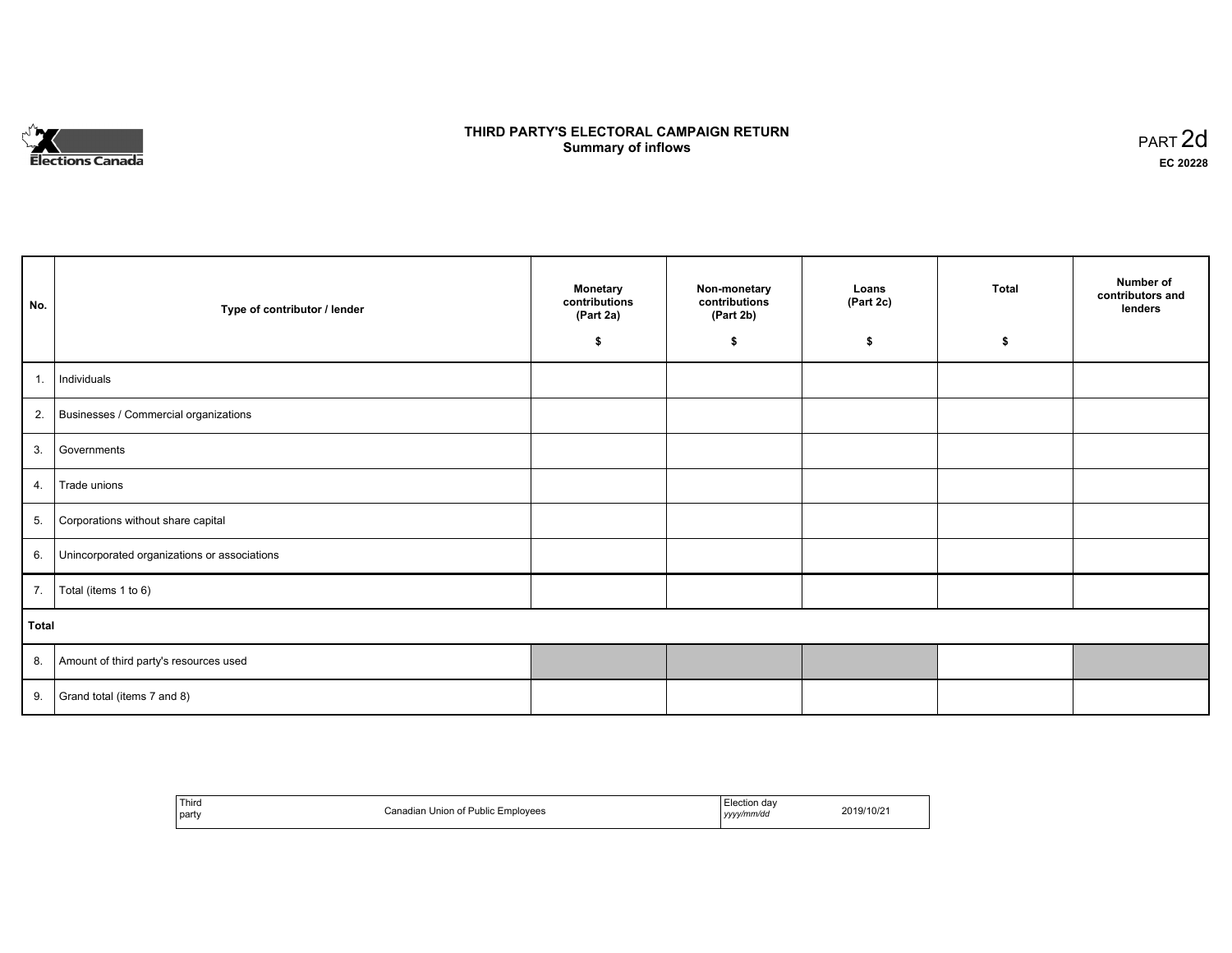

## **THIRD PARTY'S ELECTORAL CAMPAIGN RETURN Statement of expenses incurred for regulated activities that take place during the pre-election period**  *(Only applicable to a fixed-date general election)*

PART 3a **EC 20228**

For a list of expense types, expense categories and expense subcategories, refer to Annex II in the Instructions.

| No.            | Date<br>incurred<br>yyyy/mm/dd | <b>ED Code</b><br>(if applicable) | Supplier                          | <b>Expense type</b> | <b>Expense</b><br>category                           | <b>Expense</b><br>subcategory | <b>Starting date</b><br>of activity,<br>advertisement<br>or survey<br>yyyy/mm/dd | <b>Ending date</b><br>of activity,<br>advertisement<br>or survey<br>yyyy/mm/dd | Place of activity or<br>advertisement        | <b>Expense amount</b><br>\$ |
|----------------|--------------------------------|-----------------------------------|-----------------------------------|---------------------|------------------------------------------------------|-------------------------------|----------------------------------------------------------------------------------|--------------------------------------------------------------------------------|----------------------------------------------|-----------------------------|
|                | 2019/07/05                     |                                   | CUPE Ontario - Rebel.com          | Partisan Activity   | Office                                               | <b>Web Domains</b>            |                                                                                  |                                                                                |                                              | 125.37                      |
| $\overline{2}$ | 2019/08/30                     |                                   | Cavan Speciality Advertising Ltd. | Partisan Activity   | Events                                               | Other - Flags                 |                                                                                  |                                                                                |                                              | 8,769.58                    |
| 3              | 2019/06/28                     |                                   | François Couture, Translator      | Partisan Activity   | Salaries, wages & consulting fee Other - Translation |                               |                                                                                  |                                                                                |                                              | 756.20                      |
| 4              | 2019/09/05                     |                                   | Pauline Cyr, Translator           | Partisan Activity   | Salaries, wages & consulting fee Other - Translation |                               |                                                                                  |                                                                                |                                              | 58.48                       |
| 5              | 2019/09/05                     |                                   | Pauline Cyr, Translator           | Partisan Activity   | Salaries, wages & consulting fee Other - Translation |                               |                                                                                  |                                                                                |                                              | 81.93                       |
| 6              | 2019/09/10                     |                                   | Wages to internal staff           | Partisan Activity   | Salaries, wages & consulting fee Other - Translation |                               | 2019/07/01                                                                       | 2019/09/10                                                                     |                                              | 26,772.01                   |
| $\overline{7}$ | 2019/09/10                     |                                   | Overhead                          | Partisan Activity   | Office                                               | Other - Overhead factor       | 2019/07/01                                                                       | 2019/09/10                                                                     |                                              | 14,724.61                   |
|                |                                |                                   |                                   |                     |                                                      |                               |                                                                                  |                                                                                |                                              |                             |
|                |                                |                                   |                                   |                     |                                                      |                               |                                                                                  |                                                                                |                                              |                             |
|                |                                |                                   |                                   |                     |                                                      |                               |                                                                                  |                                                                                |                                              |                             |
|                |                                |                                   |                                   |                     |                                                      |                               |                                                                                  |                                                                                |                                              |                             |
|                |                                |                                   |                                   |                     |                                                      |                               |                                                                                  |                                                                                |                                              |                             |
|                |                                |                                   |                                   |                     |                                                      |                               |                                                                                  |                                                                                |                                              |                             |
|                |                                |                                   |                                   |                     |                                                      |                               |                                                                                  |                                                                                |                                              |                             |
|                |                                |                                   |                                   |                     |                                                      |                               |                                                                                  |                                                                                |                                              |                             |
|                |                                |                                   |                                   |                     |                                                      |                               |                                                                                  |                                                                                |                                              |                             |
|                |                                |                                   |                                   |                     |                                                      |                               |                                                                                  |                                                                                |                                              |                             |
|                |                                |                                   |                                   |                     |                                                      |                               |                                                                                  |                                                                                | Totals carried forward from previous page \$ |                             |
|                |                                |                                   |                                   |                     |                                                      |                               |                                                                                  |                                                                                | Total \$                                     | 51,288.18                   |

| 1 MITO<br>$\cdot$<br>  party | Union of<br>mplovee:<br>Publi | mvao<br>,,,,, | 2019/10/21<br>the contract of the contract of the contract of the contract of the contract of | ⊃ag∈ |  |  |  |
|------------------------------|-------------------------------|---------------|-----------------------------------------------------------------------------------------------|------|--|--|--|
|------------------------------|-------------------------------|---------------|-----------------------------------------------------------------------------------------------|------|--|--|--|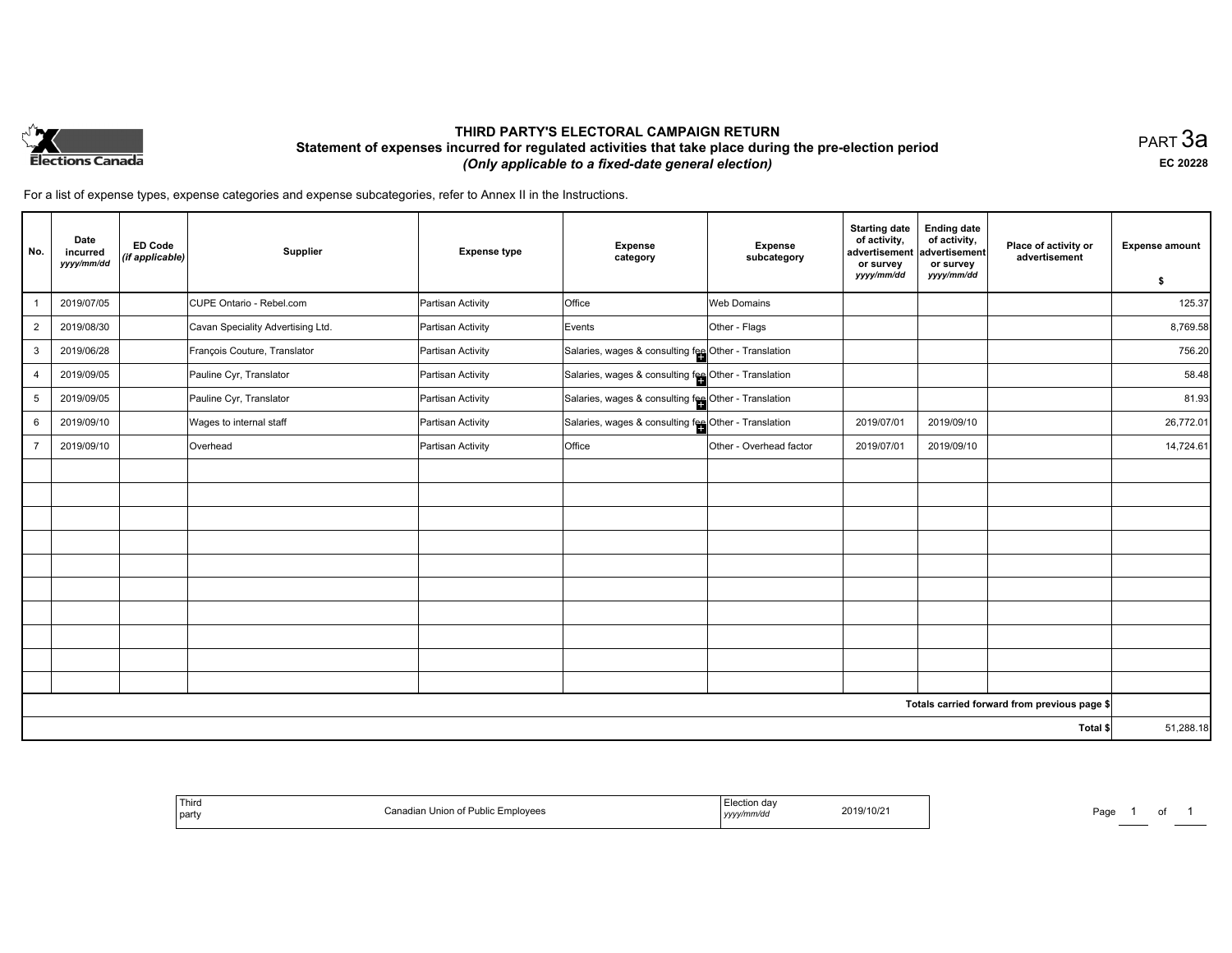

# **THIRD PARTY'S ELECTORAL CAMPAIGN RETURN Statement of expenses incurred for regulated activities that take place during the election period**<br>PART  $3\mathsf{b}$

**EC 20228**

For a list of expense types, expense categories and expense subcategories, refer to Annex II in the Instructions.

| No.            | Date<br>incurred<br>yyyy/mm/dd | <b>ED Code</b><br>(if applicable) | Supplier                     | <b>Expense type</b>  | <b>Expense</b><br>category                           | <b>Expense</b><br>subcategory | <b>Starting date</b><br>of activity.<br>advertisement<br>or survey | <b>Ending date</b><br>of activity,<br>advertisement<br>or survey | Place of activity or<br>advertisement        | <b>Expense amount</b> |
|----------------|--------------------------------|-----------------------------------|------------------------------|----------------------|------------------------------------------------------|-------------------------------|--------------------------------------------------------------------|------------------------------------------------------------------|----------------------------------------------|-----------------------|
|                |                                |                                   |                              |                      |                                                      |                               | yyyy/mm/dd                                                         | yyyy/mm/dd                                                       |                                              | \$                    |
|                | 2019/09/11                     |                                   | François Couture, Translator | Partisan Activity    | Salaries, wages & consulting Fer Other - Translation |                               |                                                                    |                                                                  |                                              | 56.64                 |
| $\overline{2}$ | 2019/09/15                     |                                   | Scotia Bank                  | Election Advertising | Advertising                                          | Other - Credit Card Annual Fe |                                                                    |                                                                  |                                              | 110.00                |
| 3              | 2019/09/16                     |                                   | Cavan Speciality Advertising | Partisan Activity    | Events                                               | Other - Flags                 |                                                                    |                                                                  |                                              | 10,959.71             |
| 4              | 2019/09/24                     |                                   | François Couture, Translator | Partisan Activity    | Salaries, wages & consulting fee Other - Translation |                               |                                                                    |                                                                  |                                              | 577.61                |
| 5              | 2019/09/25                     |                                   | Pauline Cyr, Translator      | Partisan Activity    | Salaries, wages & consulting fee Other - Translation |                               |                                                                    |                                                                  |                                              | 150.72                |
| 6              | 2019/09/29                     |                                   | Wages to Internal Staff      | Partisan Activity    | Salaries, wages & consulting fee Remuneration        |                               | 2019/09/11                                                         | 2019/09/29                                                       |                                              | 9,038.95              |
|                | 2019/09/29                     |                                   | Overhead                     | Partisan Activity    | <b>Office</b>                                        | Other - Overhead Factor       | 2019/09/11                                                         | 2019/09/29                                                       |                                              | 4,971.42              |
| 8              | 2019/10/09                     | 24-022                            | Dialogs                      | Election Survey      | Election Survey                                      | Election Survey - Polling     | 2019/10/09                                                         | 2019/10/09                                                       |                                              | 2,311.14              |
| 9              | 2019/10/09                     | 24-032                            | Dialogs                      | Election Survey      | Election Survey                                      | Election Survey - Polling     | 2019/10/09                                                         | 2019/10/09                                                       |                                              | 2,311.14              |
| 10             | 2019/10/12                     |                                   | CyberMediaCom                | Partisan Activity    | Social Media                                         | Des.&Maintenance-Streaming    | 2019/10/07                                                         | 2019/10/11                                                       |                                              | 4,881.60              |
| 11             | 2019/10/14                     |                                   | Facebook                     | Election Advertising | Advertising                                          | Content boosting              | 2019/10/02                                                         | 2019/10/14                                                       |                                              | 490.82                |
| 12             | 2019/10/14                     |                                   | Wages to Internal Staff      | Partisan Activity    | Salaries, wages & consulting fee Remuneration        |                               | 2019/09/30                                                         | 2019/10/14                                                       |                                              | 12,275.70             |
| 13             | 2019/10/14                     |                                   | Overhead                     | Partisan Activity    | <b>Office</b>                                        | Other - Overhead Factor       | 2019/09/30                                                         | 2019/10/14                                                       |                                              | 6,751.64              |
|                |                                |                                   |                              |                      |                                                      |                               |                                                                    |                                                                  |                                              |                       |
|                |                                |                                   |                              |                      |                                                      |                               |                                                                    |                                                                  |                                              |                       |
|                |                                |                                   |                              |                      |                                                      |                               |                                                                    |                                                                  |                                              |                       |
|                |                                |                                   |                              |                      |                                                      |                               |                                                                    |                                                                  |                                              |                       |
|                |                                |                                   |                              |                      |                                                      |                               |                                                                    |                                                                  | Totals carried forward from previous page \$ | 51,288.18             |
|                |                                |                                   |                              |                      |                                                      |                               |                                                                    |                                                                  | Total \$                                     | 106,175.27            |

| 2019/10/2 |
|-----------|
|-----------|

Page 1 of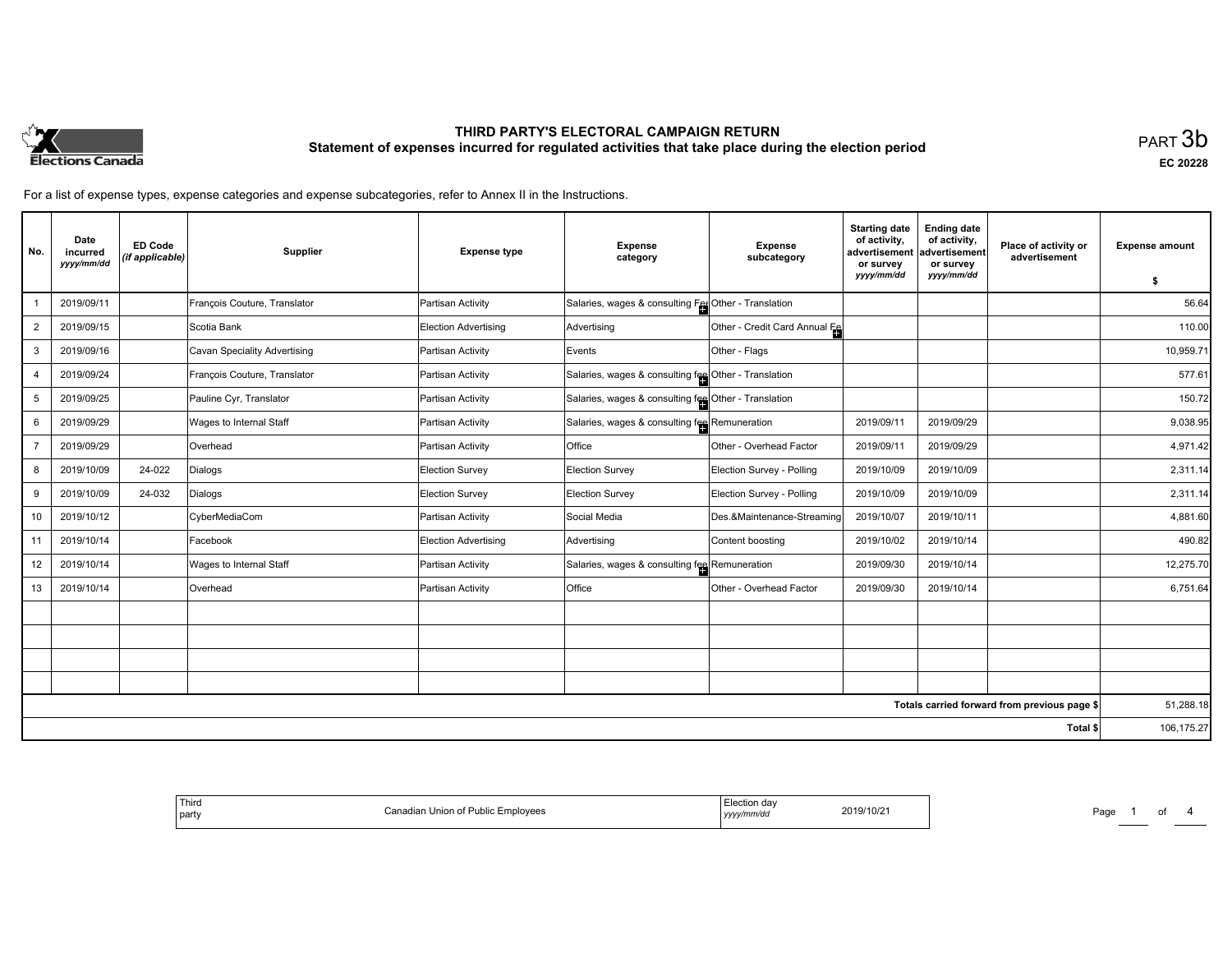

# **THIRD PARTY'S ELECTORAL CAMPAIGN RETURN Statement of expenses incurred for regulated activities that take place during the election period**<br>PART  $3\mathsf{b}$

**EC 20228**

For a list of expense types, expense categories and expense subcategories, refer to Annex II in the Instructions.

| No. | Date<br>incurred<br>yyyy/mm/dd | <b>ED Code</b><br>(if applicable) | <b>Supplier</b>                               | <b>Expense type</b>         | <b>Expense</b><br>category                                     | <b>Expense</b><br>subcategory | <b>Starting date</b><br>of activity,<br>advertisement<br>or survey | <b>Ending date</b><br>of activity,<br>advertisement<br>or survey | Place of activity or<br>advertisement        | <b>Expense amount</b> |
|-----|--------------------------------|-----------------------------------|-----------------------------------------------|-----------------------------|----------------------------------------------------------------|-------------------------------|--------------------------------------------------------------------|------------------------------------------------------------------|----------------------------------------------|-----------------------|
|     |                                |                                   |                                               |                             |                                                                |                               | yyyy/mm/dd                                                         | yyyy/mm/dd                                                       |                                              | \$                    |
| 14  | 2019/09/13                     |                                   | The Golden Pen                                | Partisan Activity           | Salaries, wages & consulting fee Other - Translation           |                               | 2019/09/13                                                         | 2019/09/13                                                       |                                              | 63.34                 |
| 15  | 2019/09/28                     |                                   | Amar Bajwa/CUPE Ontario Division              | Partisan Activity           | Salaries, wages & consulting fee Other-Per Diem-Travel_Exp.    |                               | 2019/09/16                                                         | 2019/09/28                                                       |                                              | 441.10                |
| 16  | 2019/09/28                     |                                   | Amar Bajwa/CUPE Ontario Division              | Partisan Activity           | Salaries, wages & consulting fee Other - Lost Wages            |                               | 2019/09/16                                                         | 2019/09/28                                                       |                                              | 1,698.70              |
| 17  | 2019/09/28                     |                                   | Les Traductions Socrate/CUPE Ontario Division | Partisan Activity           | Salaries, wages & consulting fee Other - Translation           |                               | 2019/09/26                                                         | 2019/09/26                                                       |                                              | 51.74                 |
| 18  | 2019/10/11                     |                                   | Kimberly Loppie                               | Partisan Activity           | Salaries, wages & consulting fee Other-Per Diem-Travel Exp.    |                               | 2019/10/07                                                         | 2019/10/11                                                       |                                              | 130.40                |
| 19  | 2019/10/16                     |                                   | Pauline Cyr, Translator                       | Partisan Activity           | Salaries, wages & consulting fee Other - Translation           |                               | 2019/10/16                                                         | 2019/10/16                                                       |                                              | 56.50                 |
| 20  | 2019/10/18                     |                                   | Kimberly Loppie                               | Partisan Activity           | Salaries, wages & consulting fee Other-Per Diem-Travel Exp.    |                               | 2019/10/15                                                         | 2019/10/18                                                       |                                              | 78.54                 |
| 21  | 2019/10/18                     |                                   | Saint Vincent Nursing Home                    | Partisan Activity           | Salaries, wages & consulting fee Other - Lost Wages - K.Loppie |                               | 2019/10/08                                                         | 2019/10/18                                                       |                                              | 1,676.54              |
| 22  | 2019/10/21                     |                                   | <b>CROP</b>                                   | Election Survey             | <b>Election Survey</b>                                         | <b>Election Survey</b>        | 2019/10/01                                                         | 2019/10/21                                                       |                                              | 16,950.00             |
| 23  | 2019/10/21                     | 24-022                            | Media G. Inc. Agency                          | <b>Election Advertising</b> | Advertising                                                    | Print Media                   | 2019/10/14                                                         | 2019/10/21                                                       |                                              | 1,908.59              |
| 24  | 2019/10/21                     | 24-076                            | Media G. Inc. Agency                          | <b>Election Advertising</b> | Advertising                                                    | Print Media                   | 2019/10/14                                                         | 2019/10/21                                                       |                                              | 2,322.50              |
| 25  | 2019/10/21                     | 24-012                            | Media G. Inc. Agency                          | <b>Election Advertising</b> | Advertising                                                    | Print Media                   | 2019/10/14                                                         | 2019/10/21                                                       |                                              | 2,322.50              |
| 26  | 2019/10/21                     | 24-025                            | Media G. Inc. Agency                          | <b>Election Advertising</b> | Advertising                                                    | Print Media                   | 2019/10/14                                                         | 2019/10/21                                                       |                                              | 2,972.10              |
| 27  | 2019/10/21                     | 24-066                            | Media G. Inc. Agency                          | Election Advertising        | Advertising                                                    | Print Media                   | 2019/10/14                                                         | 2019/10/21                                                       |                                              | 2.265.00              |
| 28  | 2019/10/21                     | 24-032                            | Media G. Inc. Agency                          | <b>Election Advertising</b> | Advertising                                                    | Print Media                   | 2019/10/14                                                         | 2019/10/21                                                       |                                              | 1,908.59              |
| 29  | 2019/10/21                     | 24-073                            | Media G. Inc. Agency                          | <b>Election Advertising</b> | Advertising                                                    | Print Media                   | 2019/10/14                                                         | 2019/10/21                                                       |                                              | 4,277.07              |
| 30  | 2019/10/21                     | 24-002                            | Media G. Inc. Agency                          | <b>Election Advertising</b> | Advertising                                                    | Print Media                   | 2019/10/14                                                         | 2019/10/21                                                       |                                              | 2,245.46              |
|     |                                |                                   |                                               |                             |                                                                |                               |                                                                    |                                                                  | Totals carried forward from previous page \$ | 106,175.27            |
|     |                                |                                   |                                               |                             |                                                                |                               |                                                                    |                                                                  | Total \$                                     | 147,543.94            |

| ∃lection dav<br>2019/10/21<br>n Union of Public Employees<br>`onodion<br>nura<br>yyyy/mm/dd<br>,,,,, | Third<br>party |  |  |
|------------------------------------------------------------------------------------------------------|----------------|--|--|
|------------------------------------------------------------------------------------------------------|----------------|--|--|

Page 2 of 4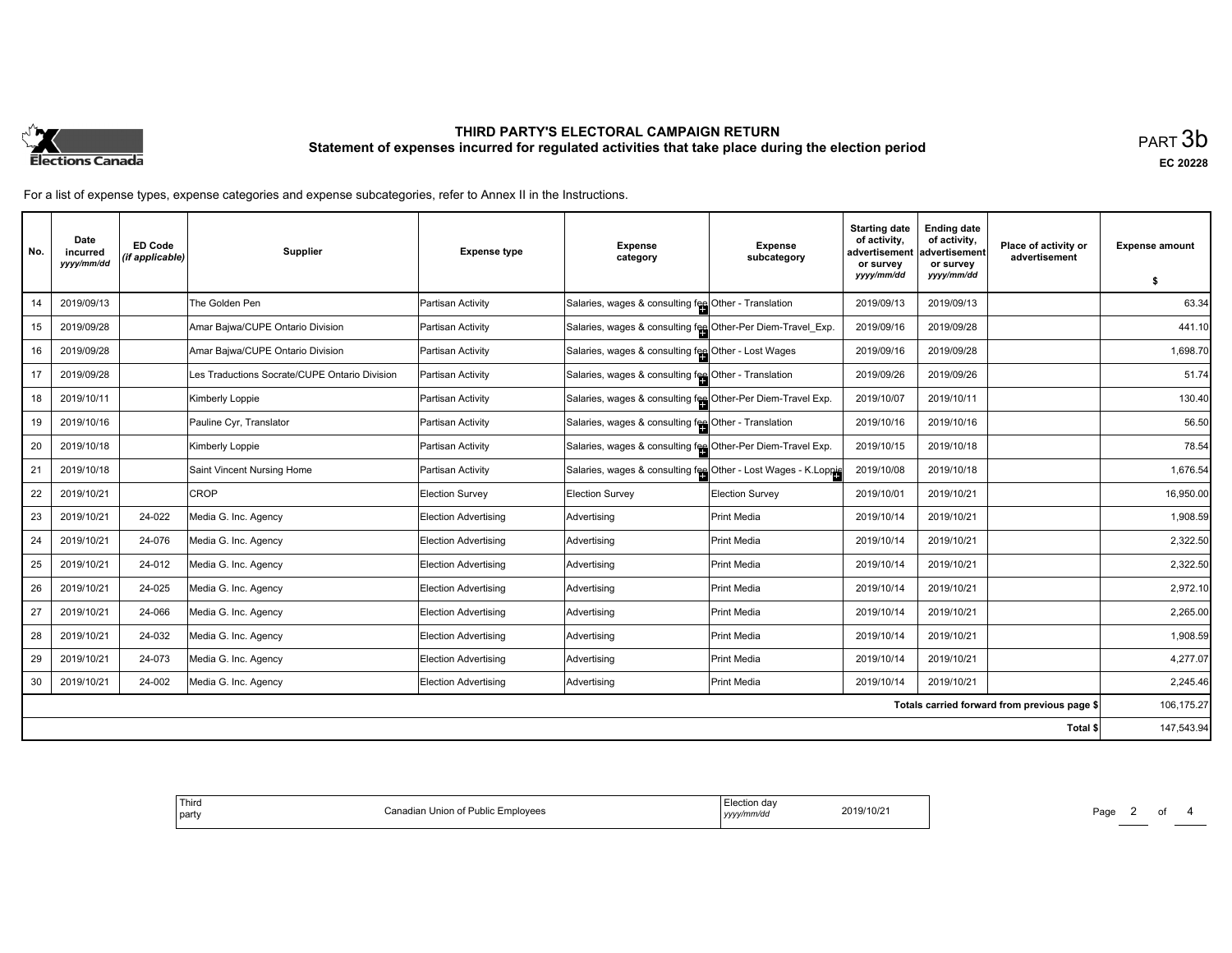

# **THIRD PARTY'S ELECTORAL CAMPAIGN RETURN Statement of expenses incurred for regulated activities that take place during the election period**<br>PART  $3\mathsf{b}$

**EC 20228**

For a list of expense types, expense categories and expense subcategories, refer to Annex II in the Instructions.

| No. | Date<br>incurred<br>yyyy/mm/dd | <b>ED Code</b><br>(if applicable) | Supplier                                      | <b>Expense type</b>         | <b>Expense</b><br>category                                  | <b>Expense</b><br>subcategory | <b>Starting date</b><br>of activity,<br>advertisement<br>or survey | <b>Ending date</b><br>of activity,<br>advertisement<br>or survey | Place of activity or<br>advertisement        | <b>Expense amount</b> |
|-----|--------------------------------|-----------------------------------|-----------------------------------------------|-----------------------------|-------------------------------------------------------------|-------------------------------|--------------------------------------------------------------------|------------------------------------------------------------------|----------------------------------------------|-----------------------|
|     |                                |                                   |                                               |                             |                                                             |                               | yyyy/mm/dd                                                         | yyyy/mm/dd                                                       |                                              | \$                    |
| 31  | 2019/10/21                     | 24-001                            | Media G. Inc. Agency                          | <b>Election Advertising</b> | Advertising                                                 | Print Media                   | 2019/10/14                                                         | 2019/10/21                                                       |                                              | 2,245.46              |
| 32  | 2019/10/21                     | 24-051                            | Media G. Inc. Agency                          | <b>Election Advertising</b> | Advertising                                                 | <b>Print Media</b>            | 2019/10/14                                                         | 2019/10/21                                                       |                                              | 4,068.39              |
| 33  | 2019/10/21                     |                                   | Melissa Pender                                | Partisan Activity           | Salaries, wages & consulting fee Other-Per Diem Travel Exp. |                               | 2019/10/15                                                         | 2019/10/21                                                       |                                              | 328.80                |
| 34  | 2019/10/21                     |                                   | Mike Tobin                                    | Partisan Activity           | Salaries, wages & consulting fee Other-Per Diem Travel Exp. |                               | 2019/10/15                                                         | 2019/10/21                                                       |                                              | 438.42                |
| 35  | 2019/10/21                     |                                   | Scotia Bank                                   | Partisan Activity           | <b>Bank Fees</b>                                            | Other - Bank Fees             | 2019/07/03                                                         | 2019/10/21                                                       |                                              | 228.81                |
| 36  | 2019/10/10                     | 24-022                            | Muy Bien Creative Solutions                   | Election Advertising        | Advertising                                                 | <b>Print Media</b>            | 2019/10/10                                                         | 2019/10/10                                                       |                                              | 57.49                 |
| 37  | 2019/10/21                     |                                   | Wages to internal staff (including retro pay) | Partisan Activity           | Salaries, wages & consulting fee Remuneration               |                               | 2019/10/15                                                         | 2019/10/21                                                       |                                              | 2,761.43              |
| 38  | 2019/10/21                     |                                   | Overhead Costs (including retro pay)          | Partisan Activity           | <b>Office</b>                                               | Other - Overhead Factor       | 2019/10/15                                                         | 2019/10/21                                                       |                                              | 1,518.78              |
| 39  | 2019/10/25                     |                                   | Facebook                                      | <b>Election Advertising</b> | Advertising                                                 | Content Boosting              | 2019/10/15                                                         | 2019/10/19                                                       |                                              | 1,019.68              |
| 40  | 2019/10/10                     | 24-076                            | Muy Bien Creative Solutions                   | <b>Election Advertising</b> | Advertising                                                 | <b>Print Media</b>            | 2019/10/10                                                         | 2019/10/10                                                       |                                              | 57.49                 |
| 41  | 2019/10/10                     | 24-012                            | Muy Bien Creative Solutions                   | <b>Election Advertising</b> | Advertising                                                 | <b>Print Media</b>            | 2019/10/10                                                         | 2019/10/10                                                       |                                              | 57.49                 |
| 42  | 2019/10/10                     | 24-025                            | Muy Bien Creative Solutions                   | <b>Election Advertising</b> | Advertising                                                 | Print Media                   | 2019/10/10                                                         | 2019/10/10                                                       |                                              | 57.49                 |
| 43  | 2019/10/10                     | 24-066                            | Muy Bien Creative Solutions                   | <b>Election Advertising</b> | Advertising                                                 | Print Media                   | 2019/10/10                                                         | 2019/10/10                                                       |                                              | 57.49                 |
| 44  | 2019/10/10                     | 24-032                            | Muy Bien Creative Solutions                   | <b>Election Advertising</b> | Advertising                                                 | <b>Print Media</b>            | 2019/10/10                                                         | 2019/10/10                                                       |                                              | 57.49                 |
| 45  | 2019/10/10                     | 24-073                            | Muy Bien Creative Solutions                   | <b>Election Advertising</b> | Advertising                                                 | Print Media                   | 2019/10/10                                                         | 2019/10/10                                                       |                                              | 57.49                 |
| 46  | 2019/10/10                     | 24-002                            | Muy Bien Creative Solutions                   | <b>Election Advertising</b> | Advertising                                                 | Print Media                   | 2019/10/10                                                         | 2019/10/10                                                       |                                              | 57.49                 |
| 47  | 2019/10/10                     | 24-001                            | Muy Bien Creative Solutions                   | <b>Election Advertising</b> | Advertising                                                 | <b>Print Media</b>            | 2019/10/10                                                         | 2019/10/10                                                       |                                              | 57.49                 |
|     |                                |                                   |                                               |                             |                                                             |                               |                                                                    |                                                                  | Totals carried forward from previous page \$ | 147,543.94            |
|     |                                |                                   |                                               |                             |                                                             |                               |                                                                    |                                                                  | Total \$                                     | 160,671.12            |

| Election day<br>2019/10/21<br>t Union of Public Emplovees ا<br>`onodion<br>.<br>iauiar<br>vyyy/mm/dd<br>, , , , , |
|-------------------------------------------------------------------------------------------------------------------|
|-------------------------------------------------------------------------------------------------------------------|

Page 3 of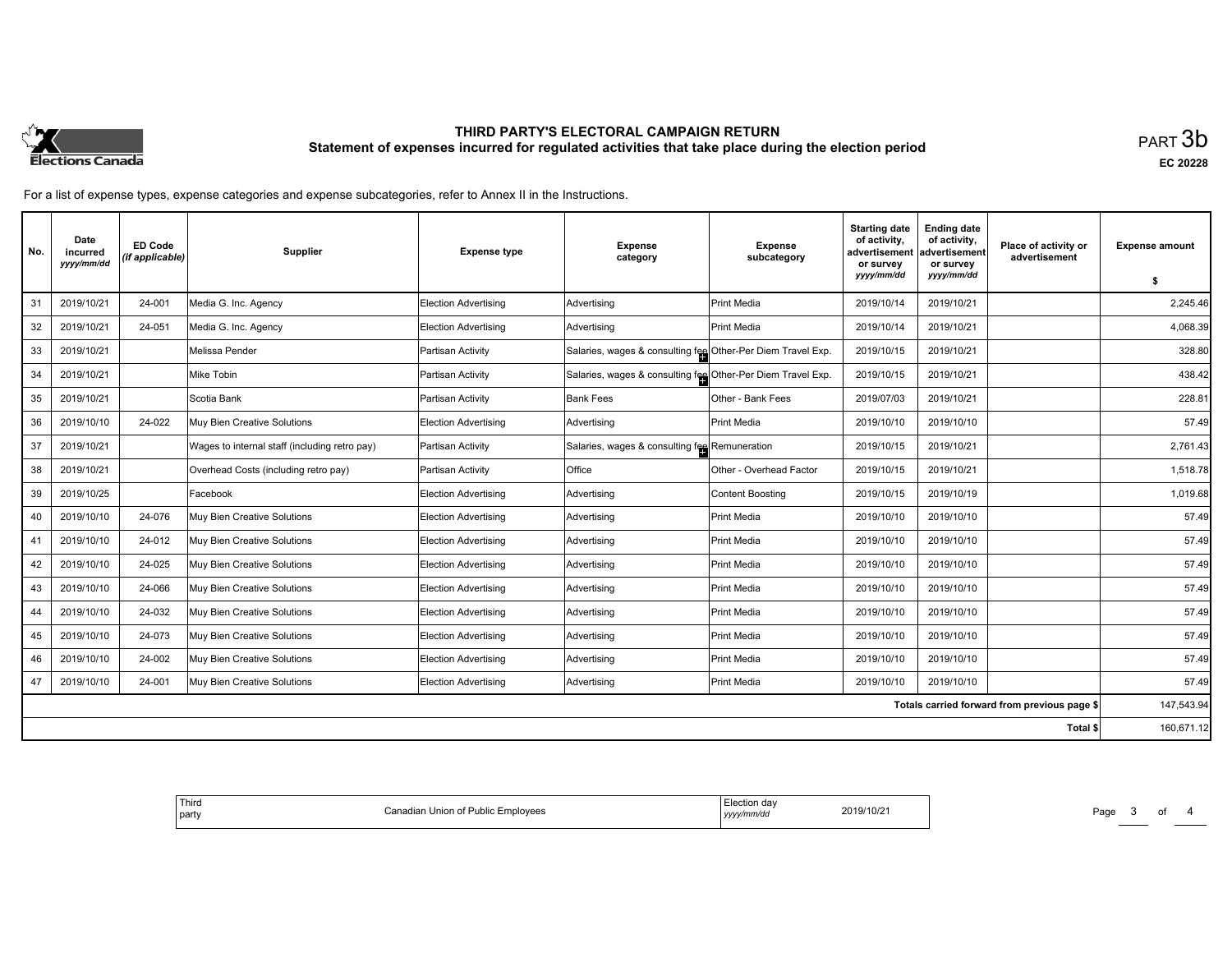

# **THIRD PARTY'S ELECTORAL CAMPAIGN RETURN Statement of expenses incurred for regulated activities that take place during the election period**<br>PART  $3b$

**EC 20228**

For a list of expense types, expense categories and expense subcategories, refer to Annex II in the Instructions.

| No. | Date<br>incurred<br>yyyy/mm/dd | <b>ED Code</b><br>$($ if applicable $)$ | Supplier                    | <b>Expense type</b>  | Expense<br>category | Expense<br>subcategory | Starting date Ending date<br>of activity, of activity,<br>advertisement advertisement<br>or survey<br>yyyy/mm/dd | or survey<br>yyyy/mm/dd | Place of activity or<br>advertisement        | <b>Expense amount</b><br>\$ |
|-----|--------------------------------|-----------------------------------------|-----------------------------|----------------------|---------------------|------------------------|------------------------------------------------------------------------------------------------------------------|-------------------------|----------------------------------------------|-----------------------------|
| 48  | 2019/10/10                     | 24-051                                  | Muy Bien Creative Solutions | Election Advertising | Advertising         | Print Media            | 2019/10/10                                                                                                       | 2019/10/10              |                                              | 57.49                       |
|     |                                |                                         |                             |                      |                     |                        |                                                                                                                  |                         |                                              |                             |
|     |                                |                                         |                             |                      |                     |                        |                                                                                                                  |                         |                                              |                             |
|     |                                |                                         |                             |                      |                     |                        |                                                                                                                  |                         |                                              |                             |
|     |                                |                                         |                             |                      |                     |                        |                                                                                                                  |                         |                                              |                             |
|     |                                |                                         |                             |                      |                     |                        |                                                                                                                  |                         |                                              |                             |
|     |                                |                                         |                             |                      |                     |                        |                                                                                                                  |                         |                                              |                             |
|     |                                |                                         |                             |                      |                     |                        |                                                                                                                  |                         |                                              |                             |
|     |                                |                                         |                             |                      |                     |                        |                                                                                                                  |                         |                                              |                             |
|     |                                |                                         |                             |                      |                     |                        |                                                                                                                  |                         |                                              |                             |
|     |                                |                                         |                             |                      |                     |                        |                                                                                                                  |                         |                                              |                             |
|     |                                |                                         |                             |                      |                     |                        |                                                                                                                  |                         |                                              |                             |
|     |                                |                                         |                             |                      |                     |                        |                                                                                                                  |                         |                                              |                             |
|     |                                |                                         |                             |                      |                     |                        |                                                                                                                  |                         |                                              |                             |
|     |                                |                                         |                             |                      |                     |                        |                                                                                                                  |                         |                                              |                             |
|     |                                |                                         |                             |                      |                     |                        |                                                                                                                  |                         |                                              |                             |
|     |                                |                                         |                             |                      |                     |                        |                                                                                                                  |                         |                                              |                             |
|     |                                |                                         |                             |                      |                     |                        |                                                                                                                  |                         | Totals carried forward from previous page \$ | 160,671.12                  |
|     |                                |                                         |                             |                      |                     |                        |                                                                                                                  |                         | Total \$                                     | 160,728.61                  |

| <sup>'</sup> Thirc<br>l party | Public Employees<br>⊿dian Union of <del>F</del><br>. . | 2019/10/2<br>yyyy/mm/dd | Page |
|-------------------------------|--------------------------------------------------------|-------------------------|------|
|-------------------------------|--------------------------------------------------------|-------------------------|------|